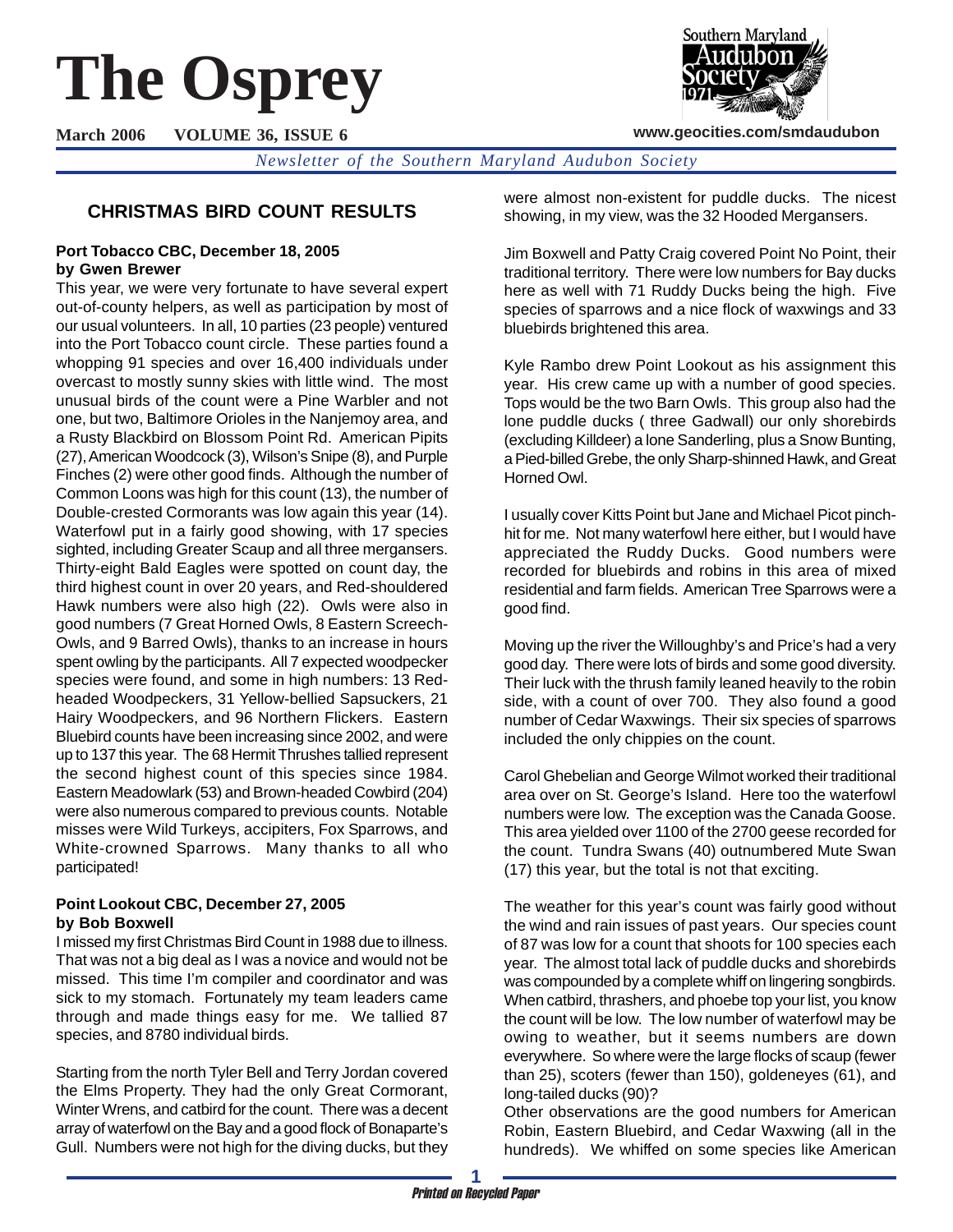Pipit and Horned Lark, Hairy and Red-headed Woodpeckers. Finally, a comment on corvids. With all the talk about avian flu, West Nile Virus has lost much attention. However, recent reports for the metro area discuss thinning or disappearance of flocks. Our count was 233 American Crows, 1 Fish Crow, and 15 Blue Jays.

Thanks again to all the participants. I plan on joining you next year in the field.

#### **Fort Belvoir CBC, MD Sector, December 31, 2005, by Carol Ghebelian**

The 2005 Fort Belvoir Christmas Bird Count, Maryland Side, had 23 observers in 8 parties afield, with 2 feeder watchers also participating. Despite the duck hunters on the water, we were still able to find our average count of 88 species and add 2 new species to our cumulative list for this count. Harold Day and Charlene Sellner, helpers from Virginia, found our first Merlin in the Fort Washington area, and Gwen Brewer and George Jett spotted an immature Baltimore Oriole at National Colonial Farm. That brings our cumulative list to127 species tallied in the years since 1981 that SMAS has been a team of the Ft Belvoir circle. Other birds of note were Eastern Meadowlarks seen in Hard Bargain fields, and a Bonaparte's Gull at Piscataway Wastewater Treatment Plant. Our total individuals count was a whopping 37,663 three times that of last year. This is owing to a huge flock of Common Grackles (15,000) found by Bob Lukinic at the Barry's Hill Rd. swamp, and to unusually high numbers of Canada Geese, Gadwall, Lesser Scaup, and American Coot tallied by Chris Ordiway's team at Piscataway Creek. Northern Bobwhite, Rusty Blackbird, Gray Catbird, American Tree and Chipping Sparrow, and winter finches were not to be found again this year; nor, surprisingly, Double-crested Cormorant. Eastern Bluebird populations remain low after the cold winter of 2003; American and Fish Crows are making a very slow recovery from apparent West Nile Virus. Anecdotes of the day included a Screech Owl that insisted on being counted when it slammed into Bob Lukinic's car on River Road, but thankfully flew off! His group also saw a Sharp-shinned Hawk take a Cedar Waxwing in a pear tree at the local Food Lion.

#### **Patuxent River CBC, January 1, 2006 by Doug Lister**

The stalwart 19 who participated in the 2005 - 2006 Patuxent River Count experienced a glorious lack of waterfowl, broke the magic 100 species mark for our  $6<sup>th</sup>$  time in 11 years, and got wonderful suntans for good measure. What better way to spend New Year's Day than outside on a beautiful 50 degree day? Arlene Ripley quipped at the tally rally that anybody concerned about the lack of birds should keep in mind that 50 and sunny beats the heck out of 25 with clouds and wind (not to mention ice, snow or rain) any January day. So was there really a lack of birds? Not as to species. We tallied 101 species adding two new ones to the count –

Forster's Tern and Tree Swallow (for an 11 year species total of 146). However, we did record our third lowest individual total at 17,817. Just to give and an idea of how light that number is, we almost doubled that individual count last year and have gone over 42,000.

I'm guessing this large void in our species total, formally known as waterfowl, was caused by our Anseriformes friends concentrating mostly up river and enjoying lovely spring-like conditions sipping one of those phoofy mai-tai drinks sporting a little umbrella in the glass. But I digress. — We saw most of the species one could expect in Southern Maryland this time of year with some of our highlights including all three scoter and merganser species, a female Merlin, Snow Buntings and Lapland Longspurs at NAS Pax River, lots of Northern Flickers, Killdeer, Sharpshinned Hawks, Barred Owls (at least lots for us at 4), White-breasted Nuthatches and Carolina Wrens. Normally we have a pretty stiff Ruddy Duck competition every year, but this year it fell way short producing only a paltry 1266 (our 3rd lowest (barely) in 11 years) compared to over 11,000 for the last two years. I think our Ruddy Duckers had their Ruddy Duck filters on this year.

Here's a challenge for all CBC counters for next year everyone take a kid out counting with you (I'm talking a youngster, not an adult who refuses to grow up, although that would be challenging in its own right as my wife, Lisa, will attest). Talk about a way to put the whole thing into a wonderfully new perspective and to get kids interested in our obsessive-compulsive disorder. Thanks to all the folks that counted this year. It was a fun adventure.

#### **IN MEMORIAM Calvert R. Posey - 1924-2006**

Cal Posey, a member of the Southern Maryland Audubon Society since it's founding in 1971, died on January 9. A long-time resident of the Nanjemoy area, Cal Posey made outstanding contributions to the protection of the natural resources of the Nanjemoy area, to environmental education for school children and to the public's understanding and appreciation of the historic and natural features of that area.

He inherited about 400 acres in the Tayloes Neck area of Nanjemoy and placed conservation easements, held by the Maryland Environmental Trust, on much of it. In 1971, he offered to sell what is now SMAS's Nanjemoy Marsh Sanctuary, a 58 acre marsh and shoreline area along the tidal section of Nanjemoy Creek, to the National Audubon Society at a low price. NAS acquired it in 1972, appointed SMAS the manager of the property, and sold it to SMAS 1991 for \$10.

In 1993, Cal Posey received SMAS's first Environmentalist of the Year Award. Millie Kriemelmeyer nominated him for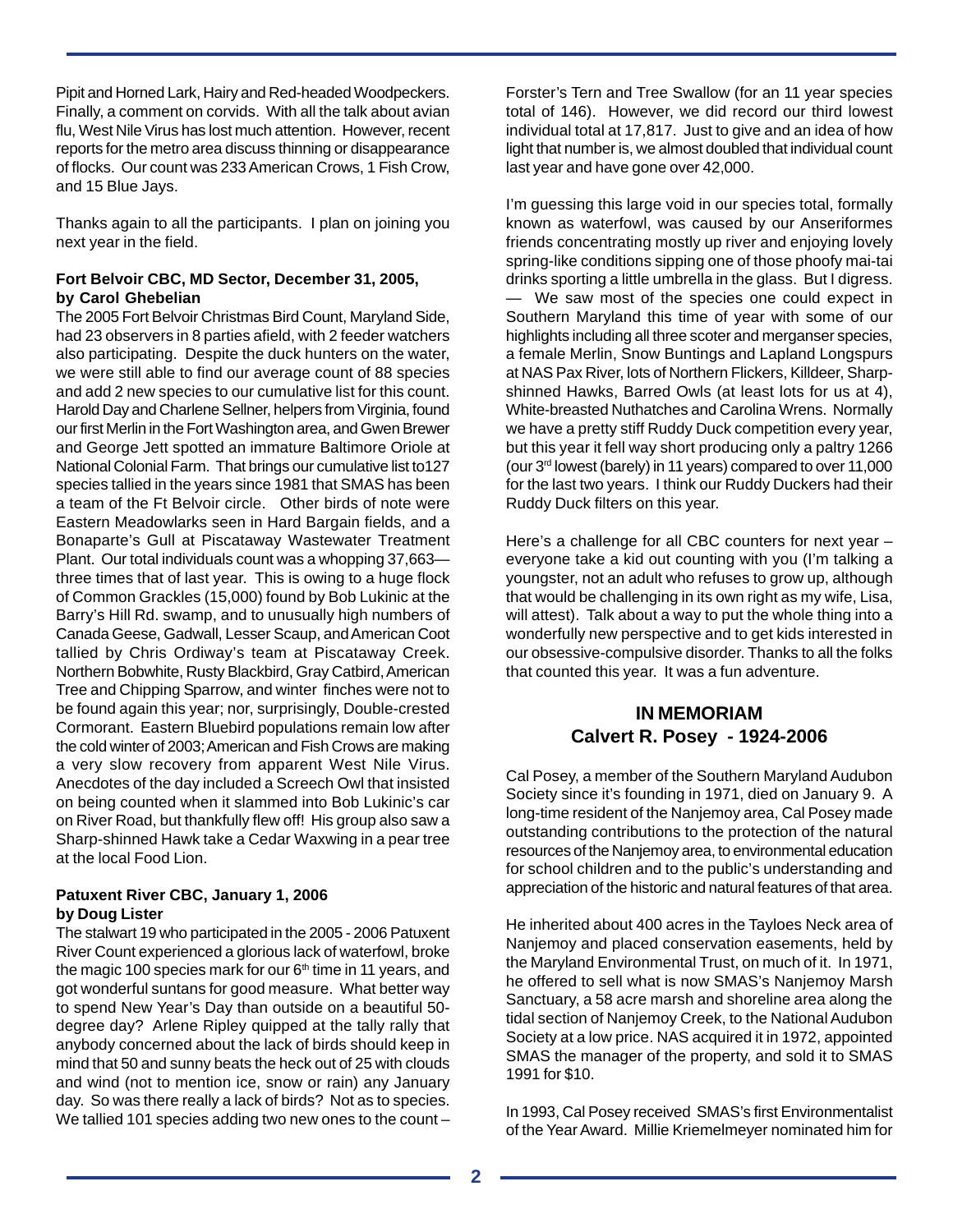that award. In her letter of nomination, she noted that Cal was a scientist who could teach biology, botany, ornithology, and much about the wildlife in and around Nanjemoy Creek. One of his major achievements, working with Steve Cardano, was to establish in 1988 the Nanjemoy Creek Environmental Education Center (NCEEC), which is under the Charles County Board of Education. NCEEC is located off Tayloes Neck Road on a piece of Posey's property. Cal leased that property to the Board of Education for a dollar a year. NCEEC educates school children on the environment. Cal taught there from 1988 until his retirement in 1998. He would also meet with the school children at NCEEC in the evening to entertain them with stories about the history and the natural features of the Nanjemoy area.

Cal worked to get the Nanjemoy Great Blue Heronry protected. The heronry and the area surrounding it was purchased by the Nature Conservancy. Cal was manager of the heronry for several years. He also studied the history of Native Americans in the Nanjemoy area and made some important archeological discoveries on their ancient dwelling sites.

In summary, Cal Posey contributed in many ways to the protection of the natural values of the Nanjemoy area, to our understanding of the history and natural resources of the area, and to education of us and our children about the environment and the history of the Nanjemoy area.

## **AUDUBON CAMP SCHOLARSHIP APPLICATION DEADLINE IS MARCH 27**

Southern Maryland Audubon Society is accepting scholarship applications for summer workshops at the Hog Island camps of Maine Audubon. Teachers, naturalists and environmental educators working in Calvert, Charles, southern Prince George's and St. Mary's Counties are eligible to apply for the scholarship.

Go to MaineAudubon.org to see the many summer workshops available. For a brochure, call Millie Kriemelmeyer at 301-372-8766 or email her at milliek@radix.net.

A one page application should state applicant's name, home and work addresses, phone numbers, email address, and which workshop is preferred. Include a statement of how the camp experience would enhance applicant's knowledge and teaching.

The applicant's supervisor or principal must provide a letter of recommendation.

Mail application to: Millie Kreimelmeyer, SMAS Education Chair, 16900 Mattawoman Lane, Waldorf MD 20601. Fax: 301-782-7615.

# **ASSISTANCE NEEDED WITH BIRD SURVEYS AND HABITAT ENHANCEMENT**

One of our newer members, Michael Benedict, is working with his family and John Sites of Somerset Homes to create a development plan for the family property that will be as "wildlife-friendly" and "eco-friendly" as possible. In order to assist with the planning phase, he is seeking people to do bird surveys on the property this winter, during spring and fall migration periods, and during the upcoming breeding season. He is also interested in advice on enhancing habitat for wildlife and creative ideas on how to achieve these objectives. The 129 acre property is located in southern Charles County, and contains a mix of forest, field, and ravines along a small creek. Can you spare some time to help with bird surveys or share some ideas? If you can help, please contact him at michaelbenedict@msn.com.

# **WELCOME, NEW MEMBERS!**

T. Anderson, Leonardtown Warren Ashworth, Huntingtown Michael Benedict, Newburg Elizabeth Black, Owings Pete Brown, Leonardtown Mary Christensen, St Leonard B.A.Conklin, Leonardtown Grace Cook, Solomons Tuti/Ruben Dangins, Tilghman Chuck/Carolyn Debolt, Pr Frederick John Ehman, La Plata Hal Elliott, Leonardtown Carl Fuller, Mechanicsville Mary Graf, Lusby Bob Guite, Waldorf Joseph Hardy, Clinton Cailin Heinze, Brandywine Brad Hierstetter, Callaway Chris Hocker, Cobb Island Michael/Diana Kidder, Lexington Pk Kerry Casey Lane, Lusby Joseph Lukas, Ft Washington Marion Marbray, Accokeek Catherine Murray, Waldorf Dorothy Rodgers, Ft Washington Edith Rogers, Avenue Lois Rose, Tall Timbers Helen Schaefer, Pt Tobacco R. Mason/D Sheftz, Pt Republic Jack Duane Warren III, La Plata Alice Wild, Solomons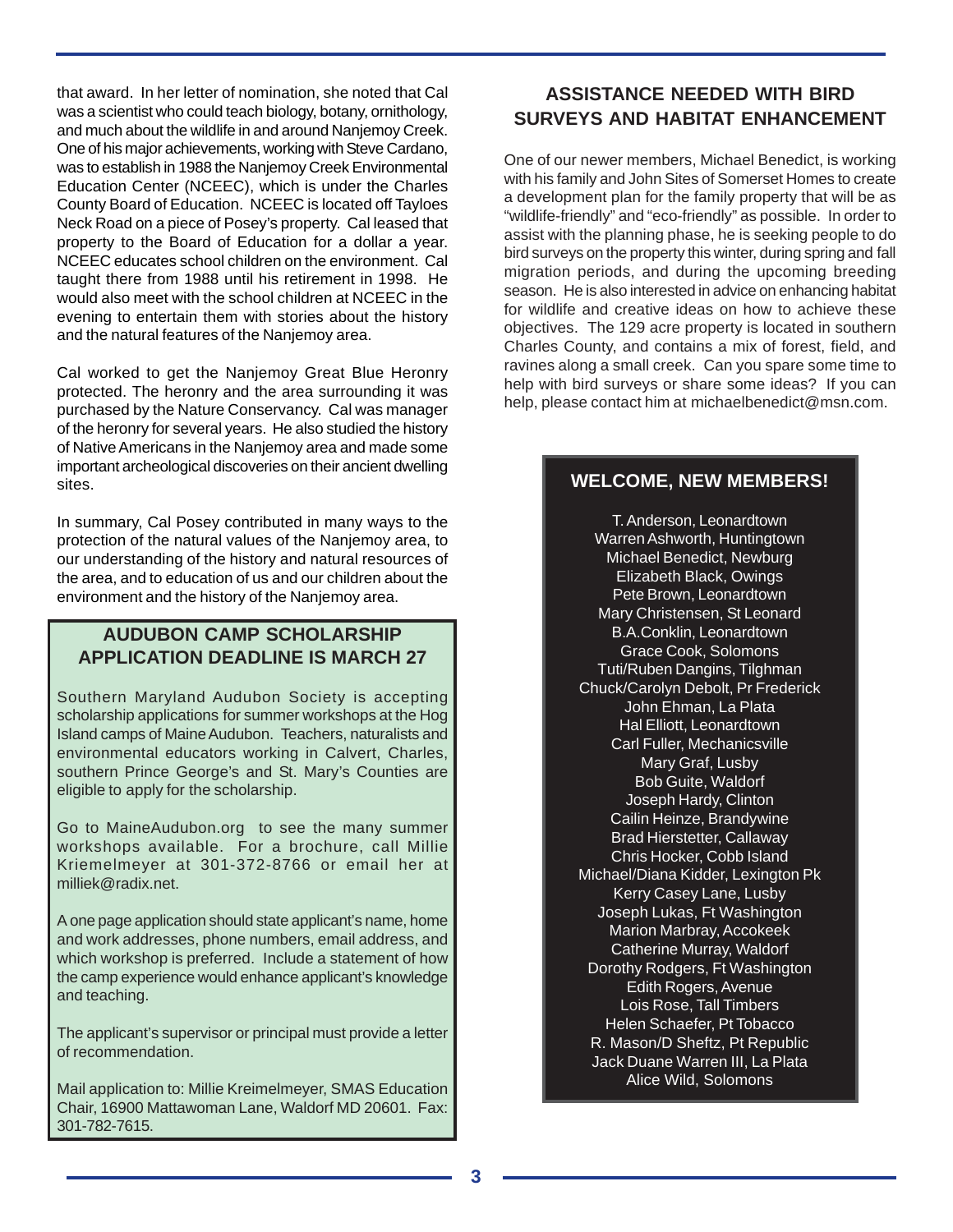# **ANNUAL POTOMAC RIVER CLEANUP SEEKS VOLUNTEERS Mark your calendar for April 8**

The annual Potomac River Cleanup is to be held April 8, from 9:00 a.m. until 12:00 p.m., rain or shine. This is a request to the members of the Southern Maryland Audubon Society for help to heal this watershed. Volunteers are to meet in the parking lot at the west end of Rte. 227 (Marshall Hall Road). A representative of SMAS will be at the sign-in table. SMAS has sponsored this site for many years. Drinks, snacks, gloves, and trash bags are provided for the volunteers. Several other cleanups are being held on the same day at other sites along the Potomac River Basin.

Those who volunteer every year include member of SMAS, students working on their community service requirements, church groups, scouts, and residents of all ages concerned about the environment in which we live. Their work makes great improvements in the appearance, safety, and usefulness of the shoreline. We hope many concerned citizens will again show up to clean the shores. For information contact Bob Lukinic at 301-283-6317, e-mail: rlukinic@peoplepc.com.

Bob Lukinic, site coordinator

# **MESSAGE FROM THE PRESIDENT**

Do you know what the SMAS Board does? What happens at those monthly Board meetings, held the last Wednesday of most months? For starters, we read and accept the Minutes of the last meeting, and make any announcements of upcoming events. A treasurer's report is given so that we can see how we stand relative to our approximately \$10,000 budget. This budget covers things like speaker honoraria, insurance, Audubon camp scholarship, and newsletter, and receives income from member dues, bookstore sales, and fund-raisers like Christmas gift wrapping, yard sales, and birdathon. During the Board meeting, committee chairs give reports on committee activities, like adopt-an-osprey, conservation, education, membership, sanctuary, bookstore, field trips, hospitality, archives, and raptor conservation. These meetings are also where all other aspects of SMAS business are handled. At our last meeting on Jan. 25, we heard about the progress by Jean Artes and others on a new banner and display board for use at fund-raising and educational events like Earth Day. Jean also presented a first draft of a brochure on birding in southern Maryland. We discussed increasing member activity and involvement of young birders through special field trips for children and parents, and reaching out to scout groups and school environmental clubs. Members have also presented programs and led trips for home-schooled children. School science fairs are coming up, with some of our members **FOSTER PARENTS NEEDED**

*The gift of an osprey adoption becomes part of a special fund for the support of osprey research and raptor conservation projects in Southern Maryland. The foster parent receives:*

- 1) A certificate of adoption of an osprey fledgling banded with a numbered U.S. Fish and Wildlife Service leg band. The certificate gives the location and date the osprey was banded.
- 2) Information on osprey ecology and migration patterns, a 5"x7" photo of a fledgling and information that Steve receives on the whereabouts or fate of the bird.
	- Interested? Here's how to become an Osprey parent. Send \$10.00, with the form, for each fledgling to be adopted to:

#### **Southern Maryland Audubon Society ATTN: Adoption Program P.O. Box 181 Bryans Road, Maryland 20616**



Continued on page 5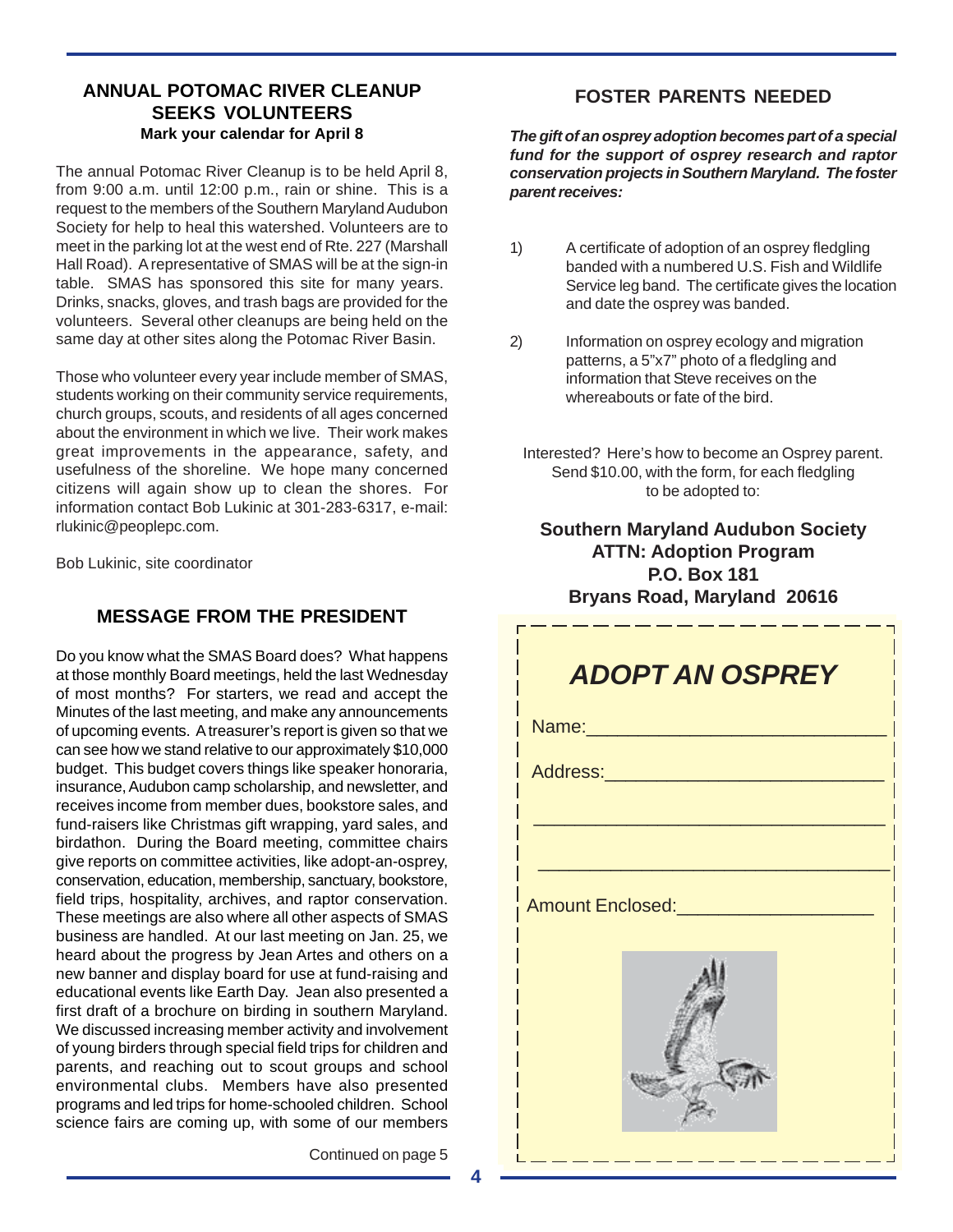serving as judges, and SMAS will contribute to a professional day for teachers next fall. Plans are underway for a youth birding camp at Nanjemoy Environmental Education Center next summer, under the direction of Mike Callahan, with the support of SMAS volunteers and in partnership with the Charles County Public Schools Gifted Education program. The Board agreed to cover the stipends for two volunteers, one scholarship for a needy child, and field guides for each participant.

This summary only touches on the many things that SMAS is doing. We always need help on these special projects, and even on the more routine business of the society. If you would like to help with any of these projects, join a committee, or fill an upcoming opening on the Board, please contact me, a Board member, or a committee chair. Their names and contact information are listed in the green SMAS 2005-2006 program brochure, and on the website (http:// www.geocities.com/smdaudubon/). The next Board meeting will be held on Wed. Feb. 22, 7-9 pm, at the White Plains SMECO office. Members are always welcome to attend, and agenda items for the Board can be sent to me. With almost 600 members, including over 100 chapter only members, we can achieve great things--but only if more members participate! — Gwen Brewer, President, glbrewer@comcast.net, 301-843-3524

Events continued from page 6

**April 5**—Wednesday—7:30 p.m. **Monthly Meeting** Clearwater Nature Center, Cosca Regional Park, Clinton, Prince George's County. **Shade-grown Coffee: The migratory Bird Connection** by Russ Greenberg, Smithsonian Migratory Bird Center. Shade-grown coffee plantations play a key role in the conservation of migratory birds that have found a sanctuary in these forest-like environments. The Smithsonian Migratory Bird Center has been at the forefront of research into shade-grown coffee conservation issues, and encourages the production of shade-grown coffee through its Bird Friendly coffee program. Dr. Greenberg, Director of the Smithsonian Migratory Bird Center, has published extensively on this topic. He will discuss his efforts and those of the Center to conserve migratory birds in coffee plantations. You can even do your part by purchasing shade-grown coffee from the SMAS bookstore!



#### ○○○○○○○○○○○○○○○○○○○○○○○○○○○○○○○○○○○○○○○○○○○○○ ○○○○○○○○○○○○○○○○○○○○○○○ **NEW OR RENEWAL MEMBERSHIP APPLICATION**

- Please enroll me as a member of the Audubon Family and the Southern Maryland Audubon Society. I will receive the chapter newsletter, *The Osprey*, and all my dues will support environmental efforts in Southern Maryland.
- Please enroll me as a member of the National Audubon Society at the Introductory Offer.My membership will also include membership in the Southern Maryland Audubon Society. I will receive National's *Audubon* magazine, the chapter newsletter, *The Osprey*, and support National and local environmental causes. A fraction of my dues will be returned to the local chapter.
- Please **renew** my membership in the National Audubon Society and the local chapter, the Southern Maryland Audubon Society. A fraction of my dues will be returned to the local chapter.

|                                                                                                      | Name                     |                                                           |  |
|------------------------------------------------------------------------------------------------------|--------------------------|-----------------------------------------------------------|--|
|                                                                                                      |                          |                                                           |  |
|                                                                                                      |                          | $State$ $Zip$                                             |  |
| <b>Chapter-Only Dues</b> (new/renewal)<br>Make check payable to<br>Southern Maryland Audubon Society |                          |                                                           |  |
|                                                                                                      |                          | $\Box$ Individual/Family __1yr \$20 __2yr \$38 __3yr \$56 |  |
|                                                                                                      |                          | Senior/Student 1yr \$15 2yr \$28 3yr \$42                 |  |
| ப                                                                                                    | <b>Optional Donation</b> | <b>S</b>                                                  |  |

**Mail to: Southern Maryland Audubon Society Attn: Membership P.O.Box 181 Bryans Road, MD 20616**

#### **National Dues, Make check payable to National Audubon Society**

- **I** Introductory Offer 1 year  $$20$
- **Introductory Offer** 2 year  $$30$  $\Box$  Senior/Student \$15
- 
- **a** Renewal Rate \$35